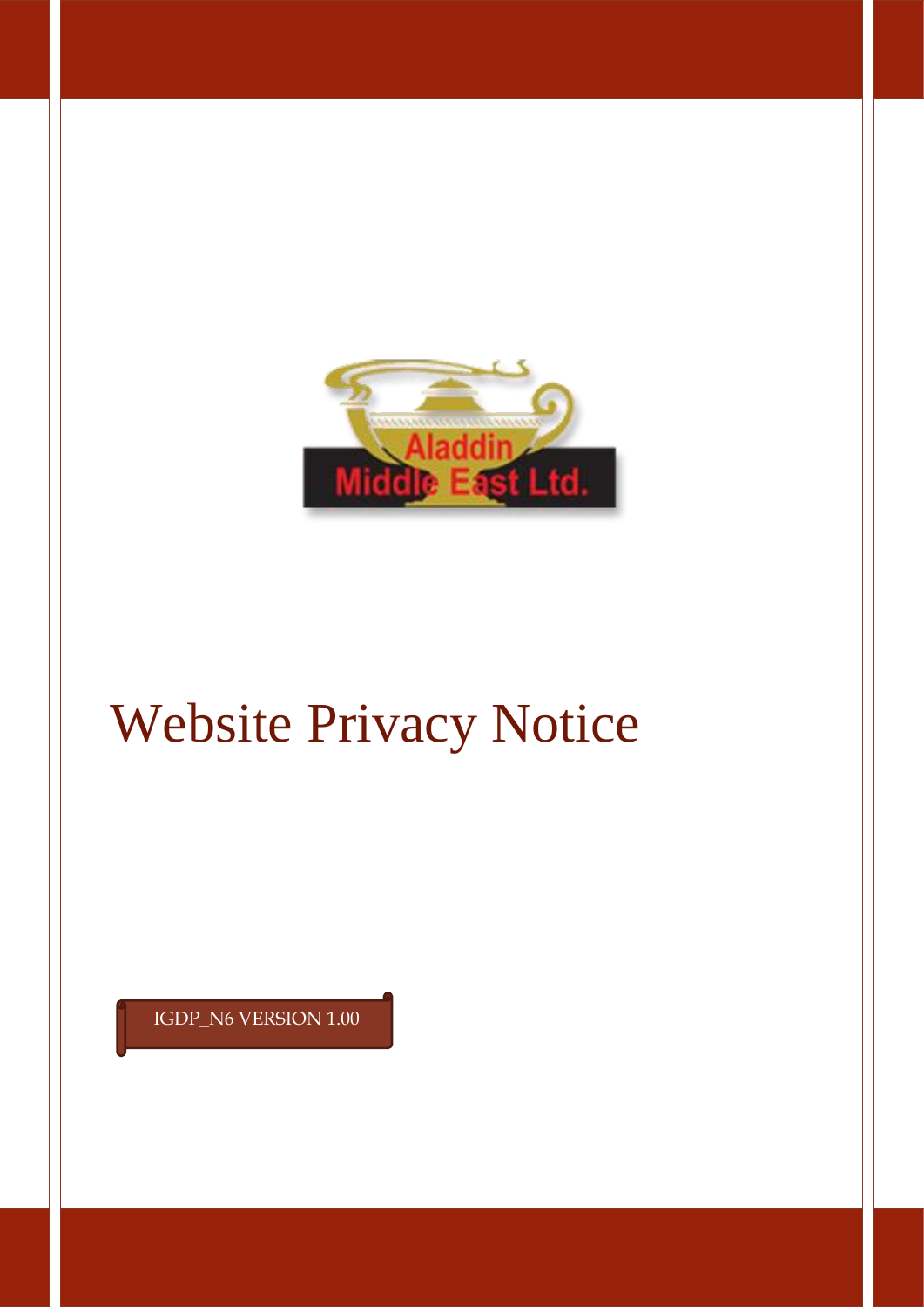## **Aladdin Middle East Limited – Turkey Branch Office Website Privacy Notice**

 Aladdin Middle East Limited – Turkey Branch Office (hereinafter referred as the "Company") is aware of its obligations under the Law No. 6698 on Personal Data Protection (KVKK, hereinafter referred as the "Law") and is committed to processing your data securely and transparently. Company takes necessary administrative, technical and legal measures to ensure that your data is processed and retained according to law and transferred in a secure manner. This privacy notice sets out, in line with data protection law, the types of data that we hold on you as a visitor of our website. It also sets out how we use that information, how long we keep it for and other relevant information about your data.

This Notice aims to inform you of how Company uses the personal data we collect from you when you ("Visitors", "Data Subjects") use our web site [\(https://aladdinmiddleeast.com/\)](https://aladdinmiddleeast.com/), pursuant to the Law and Company's Data Protection and Processing Policy. Please read this privacy notice carefully as it contains important information on who we are and how and why we collect, store, use and share your personal data. It also explains your rights in relation to your personal data and how to contact us or supervisory authorities in the event you have a complaint.

You can enter and navigate the website without providing any personal information. Unless you visit the site with your username and password, it will remain anonymous and it will not be possible for us to identify you.

When you visit our web pages, our web servers always temporarily save for connection and set up and security purposes the connection data of the computer connecting to our site, a list of the web pages that you visit within our site, the date and duration of your visit, the IP address of your device, the identification data of the type of browser and operation system used as well as the website through which you linked to our site. Additional personal information such as your name, address, telephone number or e-mail address is not collected unless you provide this data voluntarily, e.g. while completing an online contact form, as part of a registration, survey, competition, fulfillment of contract or an information request. The legal basis for the processing of the aforementioned data categories is our legitimate interest to guarantee security and a smooth connection setup, to check the effectiveness of our services, to optimize them and tailor them to the needs of the users, as well as to correct errors and to carry out legally required duties such as our legal obligations emanating from Law No. 5651 on the Regulation of Internet Broadcasts and Prevention of Crimes Committed through Such Broadcasts, Law No 6698 on Protection of Personal Data and Network and Information Security Regulation in Electronic Communication Sector, Law No 6563 On The Regulation Of Electronic Commerce, Turkish Penal Code(Law no. 5237), Law No. 6698 on Personal data Protection and relevant regulations.

Our legal basis for processing your personal data are as follows: your express consent, which we may request from time to time, our legitimate interests, provided that it does not harm your fundamental rights and freedoms, provided that it is directly related to the execution of the contract we have established with you, carry out legally required duties prescribed in the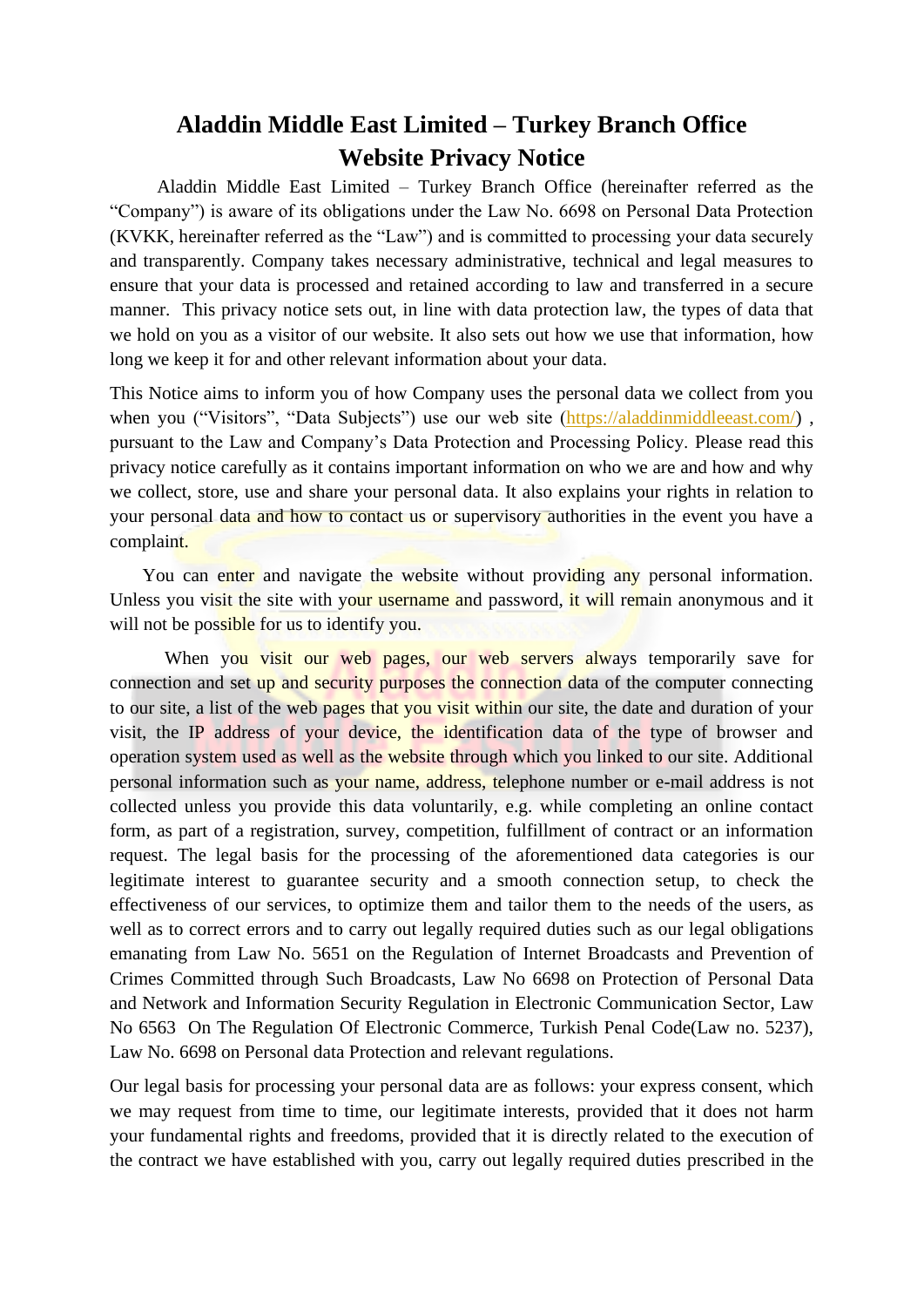laws listed above and other legal obligations, the contractual relationship we have established with you.

We do not need your consent in order to carry out our legal obligations or exercise specific rights in law. However, we may ask for your consent to allow us to process certain data. If this occurs, you will be made fully aware of the reasons for the processing. As with all cases of seeking consent from you, you will have full control over your decision to give or withhold consent and there will be no consequences where consent is withheld. Consent, once given, may be withdrawn at any time. There will be no consequences where consent is withdrawn

 Generally, we will rely on the first two reasons set out above to process your data. For example, we could to collect your personal data in order to:

- ensure our administrative and IT systems are secure and robust against unauthorized access.
- in order to endeavor that the website is compatible and accessible by all authorized computers, mobile devices and internet browsers

In individual cases, our data processing takes place by using so-called hosting providers, which provide us with storage space and processing capacities in their computer centers and also process personal data on our behalf in accordance with our instructions. These service providers process data either exclusively in Turkey, or we have guaranteed a reasonable level of data protection with the assistance of the EU standard data protection clauses.

We transfer personal data to state authorities (including criminal prosecution authorities), should this be necessary to fulfil a legal obligation to which we are or should this be necessary in order to assert, exercise or defend legal claims.,

Where we share your data with third parties, such as service providers (e.g. hosting, web page design) and shareholders and business affiliates, we provide written instructions to them to ensure that your data are held securely and in line with legal requirements. Third parties must implement appropriate technical and organizational measures to ensure the security of your data.

### **Data Security and Confidentiality**

We are aware of the requirement to ensure your data is protected against accidental loss or disclosure, destruction and abuse. We have implemented processes to guard against such. Please refer to our Data Protection and Processing, Data Breach Response Plan and Data management and Retention Policies for more details.

In order to ensure the appropriate level of security, Company implements necessary technical and administrative measures in accordance with Article 12 of the Law:

- To prevent unlawful processing of personal data,

- To prevent unlawful access to personal data,

- To ensure the protection of personal data.

For instance, your data is saved in a secure operating environment which is not accessible to the public. In certain cases, your personal data is encrypted by Secure Socket Layer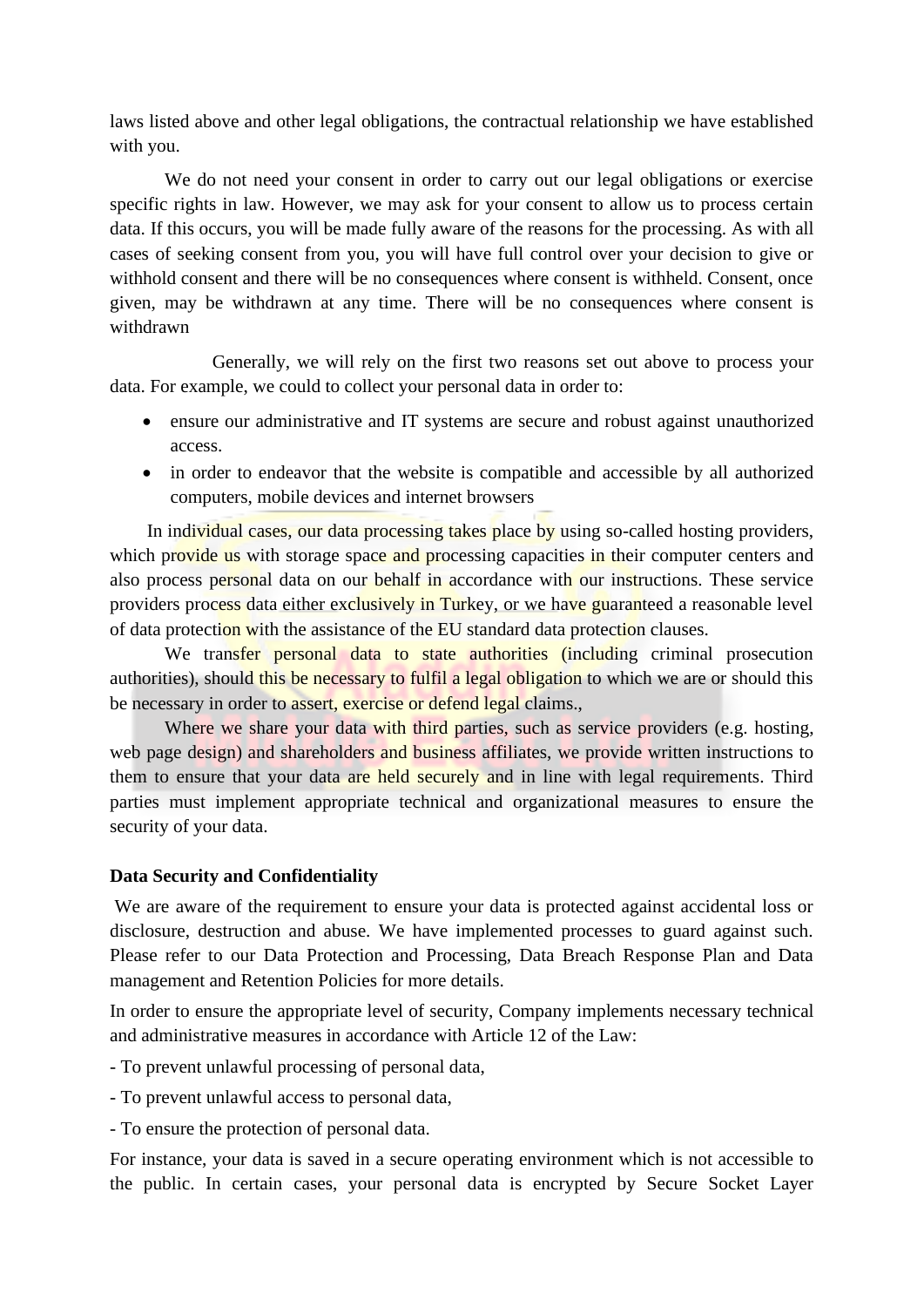technology (SSL) during transmission. This means that an approved encryption procedure is used for communication between your computer and Company servers if your browser supports SSL.

Although AME Turkey takes the necessary information security measures, in the event that personal data is breached as a result of attacks on our web site and the system, the Company immediately notifies relevant data subjects and the Personal Data Protection Board and takes further measures.

#### **Your rights in relation to your data**

The Article 11 of the Law on data protection gives you certain rights in relation to the data we hold on you. These are:

a) the right to be informed. This means that we must tell you how we use your data, and this is the purpose of this privacy notice;

b) the right of access. You have the right to access the data that we hold on you. To do so, you should make a subject access request. You can read more about this in our Code of Practice for Subject Access Request which is available on our website as outlined above or paper copies can be obtained by mail to our correspondence address mentioned above for the attention of Data Protection Liaison Officer whose contact details are shown at the end of this privacy notice.

c) the right for any inaccuracies to be corrected. If any data that we hold about you is incomplete or inaccurate, you are able to require us to correct it;

d) the right to have information deleted. If you would like us to stop processing your data, you have the right to ask us to delete it from our systems where you believe there is no reason for us to continue processing it;

e) the right to restrict the processing of the data. For example, if you believe the data we hold is incorrect, we will stop processing the data (whilst still holding it) until we have ensured that the data is correct;

f) the right to portability. You may transfer the data that we hold on you for your own purposes;

g) the right to object to the inclusion of any information. You have the right to object to the way we use your data where we are using it for our legitimate interests;

h) the right to regulate any automated decision-making and profiling of personal data. You have a right not to be subject to automated decision-making in way that adversely affects your legal rights.

Where you have provided consent to our use of your data, you also have the unrestricted right to withdraw that consent at any time. Withdrawing your consent means that we will stop processing the data that you had previously given us consent to use. There will be no consequences for withdrawing your consent. However, in some cases, we may continue to use the data where so permitted by having a legitimate reason for doing so.

i) right to make a complaint